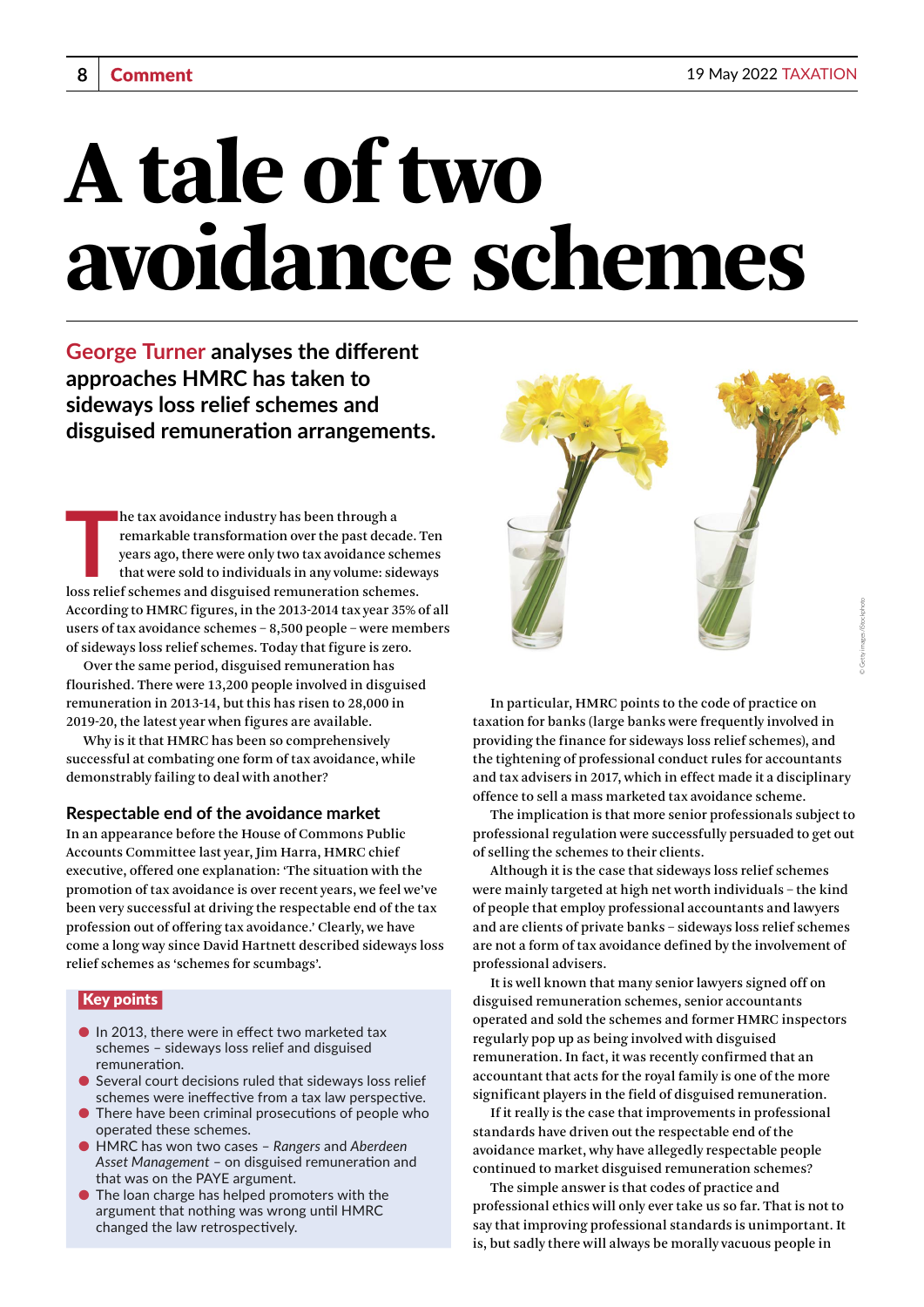every profession who will seek to make a profit from taking advantage of others.

In the end, the most effective way of stopping any form of tax avoidance is to establish that a scheme is unlawful with regard to tax law.

As Lord Templeman put it many years ago: 'Every tax avoidance scheme involves a trick and a pretence. It is the task of the Revenue to unravel the trick and the duty of the court to ignore the pretence.'

It is also important to ensure that dishonest behaviour is challenged, if necessary by way of the criminal prosecution of those that seek to promote dishonest tax avoidance schemes. As it was recently put by Lady Justice Simler and Mrs Justice Whipple in *Ashbolt and Arundell v HMRC and Leeds Crown Court* [2020] STC 1813 [\(tinyurl.com/52jkf99v](http://tinyurl.com/52jkf99v)) 'tax avoidance moves from lawful conduct to criminal conduct when it involves the deliberate and dishonest submission of false documents to HMRC with the intent of gain by the taxpayer in question and loss to the public revenue'.

When we analyse the performance of HMRC in both the civil and criminal courts, it is here where we see a real difference in performance with regard to different forms of tax avoidance.

### **Sideways illusion**

Sideways loss relief schemes worked in the following way. Investors, who were always high earners with large income tax liabilities, entered into a partnership that was formed on the pretence of carrying out some form of trade.

To encourage potential clients into the arrangements, often, scheme designers based them around well-known tax reliefs, marketing the scheme as a government-supported initiative. Film schemes such as Eclipse and Ingenious are perhaps the most well-known examples, but there were also schemes that invested in vaccine research or reforestation and green energy. However, almost any investment could be used to claim sideways loss relief, such as the well-known Working Wheels scheme based on the used car industry, and some lesser known schemes investing in computer software.

The expenditure incurred in the trade would result in losses which were used to reduce the income tax liabilities of the partners under the sideways loss relief rules. The trick was that these losses were inflated by circular financing arrangements which meant that the tax write-off ended up being multiples higher than the amounts of real cash put in by clients of the scheme.

The effect of this inflation also meant that the majority of capital raised by the partnerships would never actually be spent on the trade itself. For example, in *Vaccine Research Limited Partnership Scheme v CRC* [2015] STC 179, the partnership claimed to have spent £114m on developing various vaccines, when in fact only £14m had been spent on research and development with the balance being paid in fees to the scheme operators and the banks that had funded the contributions of partners in the first place.

HMRC disallowed the claims for tax relief for partners of sideways loss relief schemes, arguing that to qualify, expenditures had to be incurred for the purposes of a trade, and the partnerships needed to operate on a commercial basis.

Even though the schemes contained some commercial element which meant that it was theoretically possible for them to earn a profit, the inflation of losses made the prospect of any profit actually being made in the long term wholly unrealistic, undermining any idea that the partnerships were a commercial enterprise.

As Judge Colin Bishop put it in his First-tier Tribunal decision in the Icebreaker case *Acornwood and others* (TC3545): 'A 14-handicap golfer may set out on the first tee with the aim and hope of going round the course in par; but he could have no reasonable expectation of doing so.'

The courts were generally supportive of HMRC's arguments, and there followed a long line of cases where various sideways loss relief schemes were defeated. This includes *TowerM Cashback*, *Working Wheels*, *Eclipse*, *Ingenious* and *Vaccine Research*.

In some cases, HMRC started criminal proceedings. According to HMRC, since April 2016, 22 people have been convicted of 'offences relating to arrangements that have been promoted and marketed as tax avoidance'. A review of HMRC press releases reveals that at least 20 of these individuals were involved in sideways loss relief schemes.

## K The inflation of losses made the prospect of any profit actually being made in the long term wholly unrealistic."

In these cases there was usually some aggravating factor which attracted the attention of HMRC's criminal investigators. For example, in the case of *R v Michael Richards and others*, it was found that a sizeable chunk of the money that was supposed to have been invested in reforestation projects was being siphoned off into secret Swiss bank accounts for the personal benefit of the scheme operators.

However, it is also remarkable that in at least some cases, the core elements of the offences prosecuted by the crown were the very basis on which sideways loss relief schemes operated.

In his sentencing remarks following the conviction of four individuals behind the Little Wing film scheme Judge Drew described the 'cheat' as: 'Submitting tax returns which contained false statements about the LLP's allowable losses. They were false because the jury found as a fact either that the expenditure was not wholly and exclusively for the purposes of the LLP's trade, or the trade was not carried out on a commercial basis.'

He may not have been aware of it at the time, but Judge Drew, in summarising the guilty act of a serious criminal offence, was in effect describing how all sideways loss relief tax avoidance operated. Something which must have at least given some promoters pause for thought.

### **Legal confusion**

HMRC has not had the same success when it comes to disguised remuneration schemes.

Many of these arrangements involve the creation of an offshore employee benefits trust. A company employing an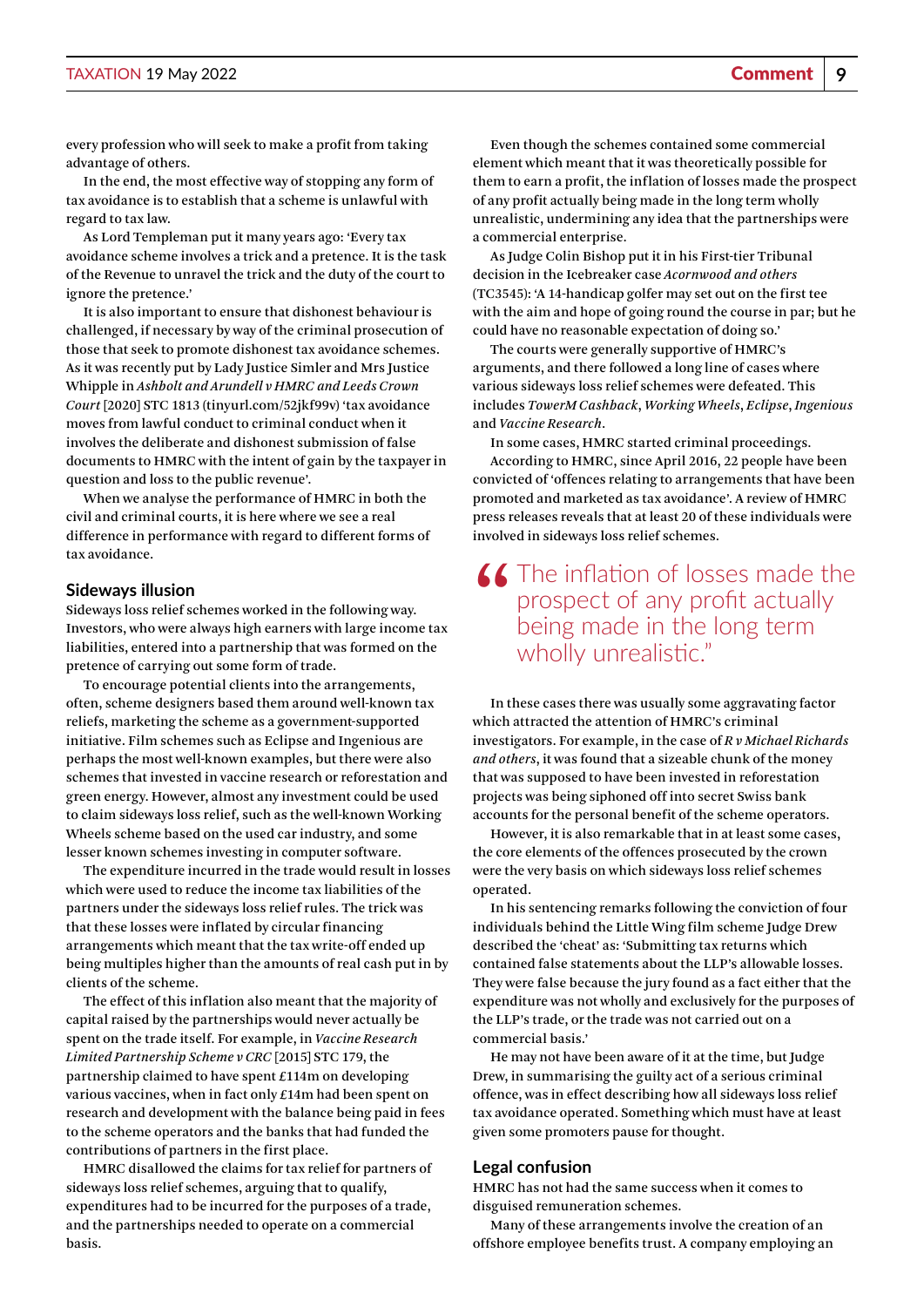employee or contractor would place funds into the trust, which would then be loaned to the employee. The trust might also provide some other benefit, such as a gift of shares in a company controlling a bank account full of cash.

The scheme promoters argued that because the trust was independent of the company and that the loan was in theory repayable, then it should not be counted as income for tax purposes. The reality however, was that the trust always paid the loan and never asked for the money back. Both employers and employees regarded the money as income for the employee to keep.

# "Early attempts by HMRC to to taxpayers were met with deny the benefit of schemes opposition from the judiciary."

Early attempts by HMRC to deny the benefit of schemes to taxpayers were met with opposition from the judiciary. In two cases that went before the Special Commissioners in 2000s, *Dextra Accessories* (SpC 331) and *Sempra Metals* (SpC 698), the judges found that loans granted by the employee benefit trust were not taxable income. In both cases the government decided not to appeal the point on income tax.

In 2013 the Court of Session accepted HMRC's argument that *Aberdeen Asset Management v CRC* [2014] STC 438 should have withheld income tax under PAYE for payments made to employees made through an employee benefit trust. HMRC won on the same argument again at the Court of Session in *Murray Group Holdings v CRC* [2016] STC 468, defeating the Rangers employee benefits trust scheme.

In that case the judges was scathing of the rulings of the tax tribunals, which until then had found in favour of Rangers, saying:

'The fundamental principle that emerges from these cases appears to us to be clear: if income is derived from an employee's services qua employee, it is an emolument or earnings, and is thus assessable to income tax, even if the employee requests or agrees that it be redirected to a third party. That accords with common sense… This principle is ultimately simple and straightforward – indeed, so

straightforward that in cases where elaborate trust or analogous relationships are set up it can easily be overlooked. That, it seems to us, is what happened before the First-tier and Upper Tribunals in this case.'

The Court of Session decision was later confirmed by the Supreme Court (*RFC 2012 plc (formerly known Rangers Football Club plc) v Advocate General for Scotland* [2017] STC 1556). Both the Court of Session and the Supreme Court found that *Sempra* and *Dextra* had been wrongly decided.

However, although the *Rangers* case established beyond any doubt that the payments made to an offshore trust in relation to employment should be considered earnings and taxed as such, campaigners rightly point out that the case does not establish that employees in disguised remuneration schemes should be liable to pay the tax themselves.

This was recognised by Jim Harra himself, in an email unearthed through a freedom of information request where he expresses frustration that he has been unable to obtain a legal analysis to back HMRC's position that individuals are taxable on earnings received via a disguised remuneration scheme.

One key difference between the findings of the civil courts in cases involving sideways loss relief and disguised remuneration, is that by removing the benefit of tax relief from the partners, the courts have taken away all the incentive for investors to participate in these schemes.

With disguised remuneration, without a judgment that establishes that scheme users are liable for any tax bill, the incentive for an employee to take part in the scheme remains. Employees will care little if a scheme means that they reduce their tax bills, whilst their employer runs the risk of being hit with a tax bill in the future.

This is in fact how some disguised remuneration schemes have played out, with organisations like the BBC agreeing to pay off the tax liabilities of freelancers engaged through tax avoidance schemes.

### **Limitations of legislative fixes**

The most significant intervention the government has made against disguised remuneration has been the loan charge, a piece of legislation that attempts to ensure that people historically involved in disguised remuneration schemes are subject to taxation without the need to raise an enquiry into the scheme or a taxpayer's returns.